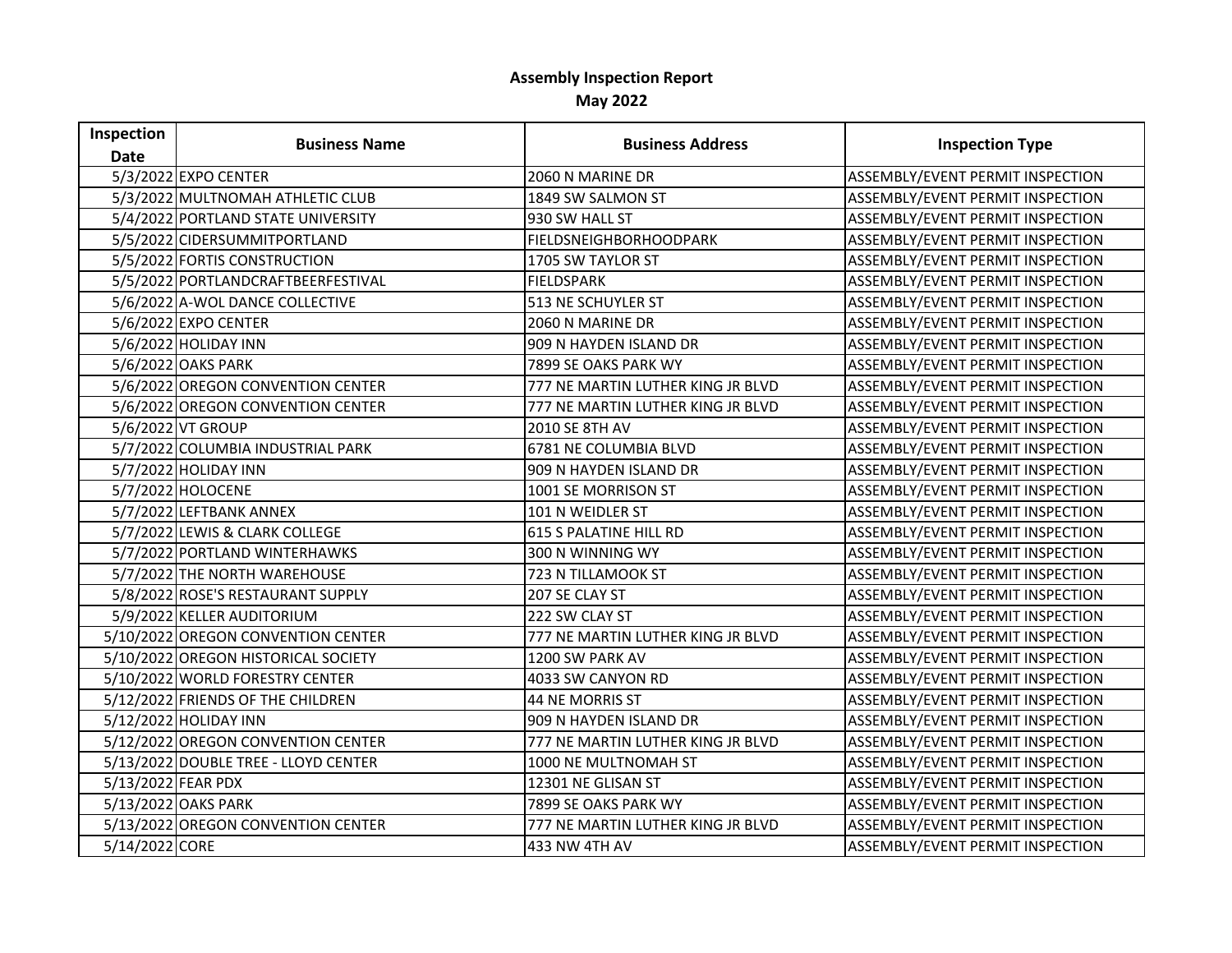## **Assembly Inspection Report May 2022**

| Inspection         | <b>Business Name</b>                         | <b>Business Address</b>           | <b>Inspection Type</b>           |
|--------------------|----------------------------------------------|-----------------------------------|----------------------------------|
| <b>Date</b>        |                                              |                                   |                                  |
|                    | 5/14/2022 EXPO CENTER                        | 2060 N MARINE DR                  | ASSEMBLY/EVENT PERMIT INSPECTION |
|                    | 5/14/2022 EXPO CENTER                        | 2060 N MARINE DR                  | ASSEMBLY/EVENT PERMIT INSPECTION |
|                    | 5/14/2022 HOLIDAY INN                        | 909 N HAYDEN ISLAND DR            | ASSEMBLY/EVENT PERMIT INSPECTION |
|                    | 5/14/2022 HOLIDAY INN                        | 909 N HAYDEN ISLAND DR            | ASSEMBLY/EVENT PERMIT INSPECTION |
|                    | 5/14/2022 LEFTBANK ANNEX                     | 101 N WEIDLER ST                  | ASSEMBLY/EVENT PERMIT INSPECTION |
|                    | 5/14/2022 OREGON CONVENTION CENTER           | 777 NE MARTIN LUTHER KING JR BLVD | ASSEMBLY/EVENT PERMIT INSPECTION |
|                    | 5/14/2022 OREGON CONVENTION CENTER           | 777 NE MARTIN LUTHER KING JR BLVD | ASSEMBLY/EVENT PERMIT INSPECTION |
|                    | 5/14/2022 PORTLAND STATE UNIVERSITY          | 930 SW HALL ST                    | ASSEMBLY/EVENT PERMIT INSPECTION |
|                    | 5/14/2022 PORTLAND STATE UNIVERSITY          | 930 SW HALL ST                    | ASSEMBLY/EVENT PERMIT INSPECTION |
|                    | 5/14/2022 SHERATON PORTLAND AIRPORT HOTEL    | 8235 NE AIRPORT WY                | ASSEMBLY/EVENT PERMIT INSPECTION |
|                    | 5/14/2022 WATERFRONT PARK                    | <b>50 SW NAITO PKY</b>            | ASSEMBLY/EVENT PERMIT INSPECTION |
|                    | 5/15/2022 ROSE'S RESTAURANT SUPPLY           | 207 SE CLAY ST                    | ASSEMBLY/EVENT PERMIT INSPECTION |
|                    | 5/16/2022 HOLIDAY INN                        | 909 N HAYDEN ISLAND DR            | ASSEMBLY/EVENT PERMIT INSPECTION |
| 5/16/2022 OMSI     |                                              | 1945 SE WATER AV                  | ASSEMBLY/EVENT PERMIT INSPECTION |
|                    | 5/16/2022 REED COLLEGE                       | 3203 SE WOODSTOCK BLVD            | ASSEMBLY/EVENT PERMIT INSPECTION |
| 5/16/2022 THE REDD |                                              | 831 SE SALMON ST                  | ASSEMBLY/EVENT PERMIT INSPECTION |
|                    | 5/17/2022 HOLIDAY INN                        | 909 N HAYDEN ISLAND DR            | ASSEMBLY/EVENT PERMIT INSPECTION |
|                    | 5/17/2022 OREGON CONVENTION CENTER           | 777 NE MARTIN LUTHER KING JR BLVD | ASSEMBLY/EVENT PERMIT INSPECTION |
|                    | 5/18/2022 OREGON CONVENTION CENTER           | 777 NE MARTIN LUTHER KING JR BLVD | ASSEMBLY/EVENT PERMIT INSPECTION |
|                    | 5/19/2022 POLARIS DANCE THEATER              | 1826 NW 18TH AV                   | ASSEMBLY/EVENT PERMIT INSPECTION |
|                    | 5/19/2022 THE NORTH WAREHOUSE                | 723 N TILLAMOOK ST                | ASSEMBLY/EVENT PERMIT INSPECTION |
| 5/20/2022 JAJA PDX |                                              | 819 SE TAYLOR ST                  | ASSEMBLY/EVENT PERMIT INSPECTION |
|                    | 5/20/2022 LEFTBANK ANNEX                     | 101 N WEIDLER ST                  | ASSEMBLY/EVENT PERMIT INSPECTION |
|                    | 5/20/2022 OAKS PARK                          | 7899 SE OAKS PARK WY              | ASSEMBLY/EVENT PERMIT INSPECTION |
|                    | 5/20/2022 PORTLAND STATE UNIVERSITY          | 930 SW HALL ST                    | ASSEMBLY/EVENT PERMIT INSPECTION |
| 5/20/2022 THE REDD |                                              | 831 SE SALMON ST                  | ASSEMBLY/EVENT PERMIT INSPECTION |
|                    | 5/20/2022 ZIDELL MARINE CORPORATION          | 3121 S MOODY AV                   | ASSEMBLY/EVENT PERMIT INSPECTION |
|                    | 5/21/2022 CENTER FOR NATIVE ARTS AND CULTURE | 800 SE 10TH AV                    | ASSEMBLY/EVENT PERMIT INSPECTION |
|                    | 5/21/2022 EXPO CENTER                        | 2060 N MARINE DR                  | ASSEMBLY/EVENT PERMIT INSPECTION |
|                    | 5/21/2022 HOLIDAY INN                        | 909 N HAYDEN ISLAND DR            | ASSEMBLY/EVENT PERMIT INSPECTION |
|                    | 5/21/2022 MODA CENTER                        | 2 N CENTER COURT ST               | ASSEMBLY/EVENT PERMIT INSPECTION |
|                    | 5/21/2022 SUSTAINABLE NORTHWEST WOOD         | 2701 SE 14TH AV                   | ASSEMBLY/EVENT PERMIT INSPECTION |
|                    | 5/22/2022 EXPO CENTER                        | 2060 N MARINE DR                  | ASSEMBLY/EVENT PERMIT INSPECTION |